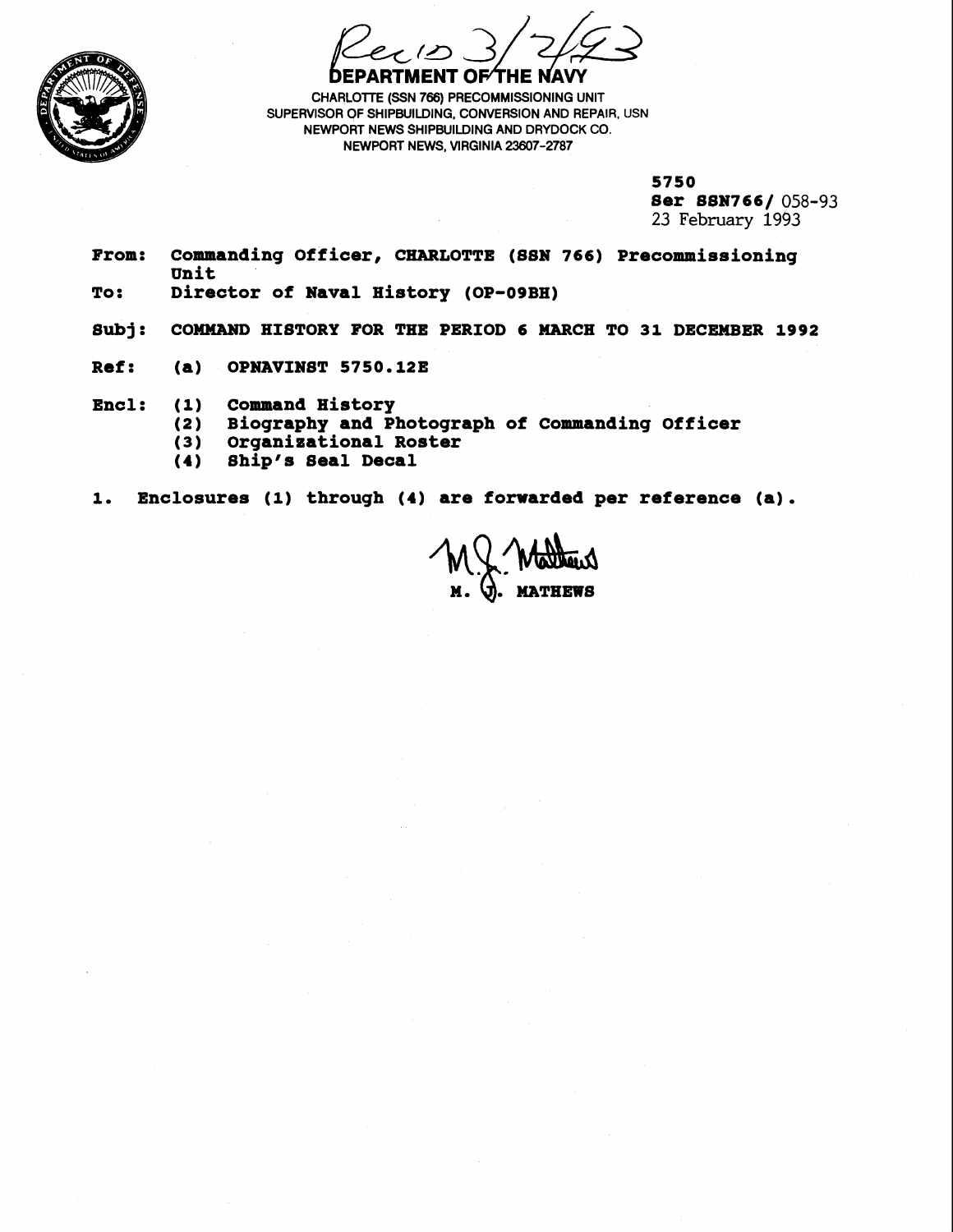## CHARLOTTE (SSN 766) Precommissioning Unit Command History

**Precommissioning Unit CHARLOTTE is the 56th nuclear-powered**  submarine of the Los Angeles class and the 17th of the "Improved" **class design. SSN-766 is the fourth ship to bear the name CHARLOTTE.** 

**The first CHARLOTTE was a Civil War schooner which saw service in both the Union and Confederate Navies. The armored cruiser NORTH CAROLINA was renamed CHARLOTTE in 1920 to become the second ship to bear the name. The third namesake was a patrol frigate in World War 11.** 

**CHARLOTTE was formed on 6 March 1992 when the first members of the nucleus crew arrived in Newport News Shipbuilding and Commander Michael J. Mathews, USN assumed duties as the first Commanding Officer.** 

**The ship was christened on 3 October 1992 by Mrs. Mary L. McCormack of Lake Forest, IL at Newport News Shipbuilding. At the time of christening, Mrs. McCormck's husband, The Honorable Robert C. McCormack, was the Assistant Secretary of the Navy for Financial Management and the principal speaker for christening. The following day, CHARLOTTE entered the James River from a floating drydock.** 

**During 1992, the ship's seal was designed incorporating Charlotte, NC high school art designs. It prominently features**  an "Improved" Los Angeles class submarine operating on the **surface in the foreground. Behind the ship is an accurate rendition of the Charlotte skyline rising from the Carolina Piedmont, symbolizing Charlotte's emergence as a major center of commerce and finance in the southeastern United States. Above the skyline is a hornet in a tail-down stinging position with the nickname "Silent Stingernn appearing below the ship. These originate from a Revolutionary War engagement between the Charlotte citizenry and British Regulars near the city. After skirmishing with a band of Charlotte residents in the fall of 1780, Lord Cornwallis described Charlotte as "a damned hornet's nest." CHARLOTTE stands ready to defend the interests of our nation as tenaciously as those early Americans.** 

**CHARLOTTE ended 1992 continuing construction. Commissioning is expected in October 1994.**